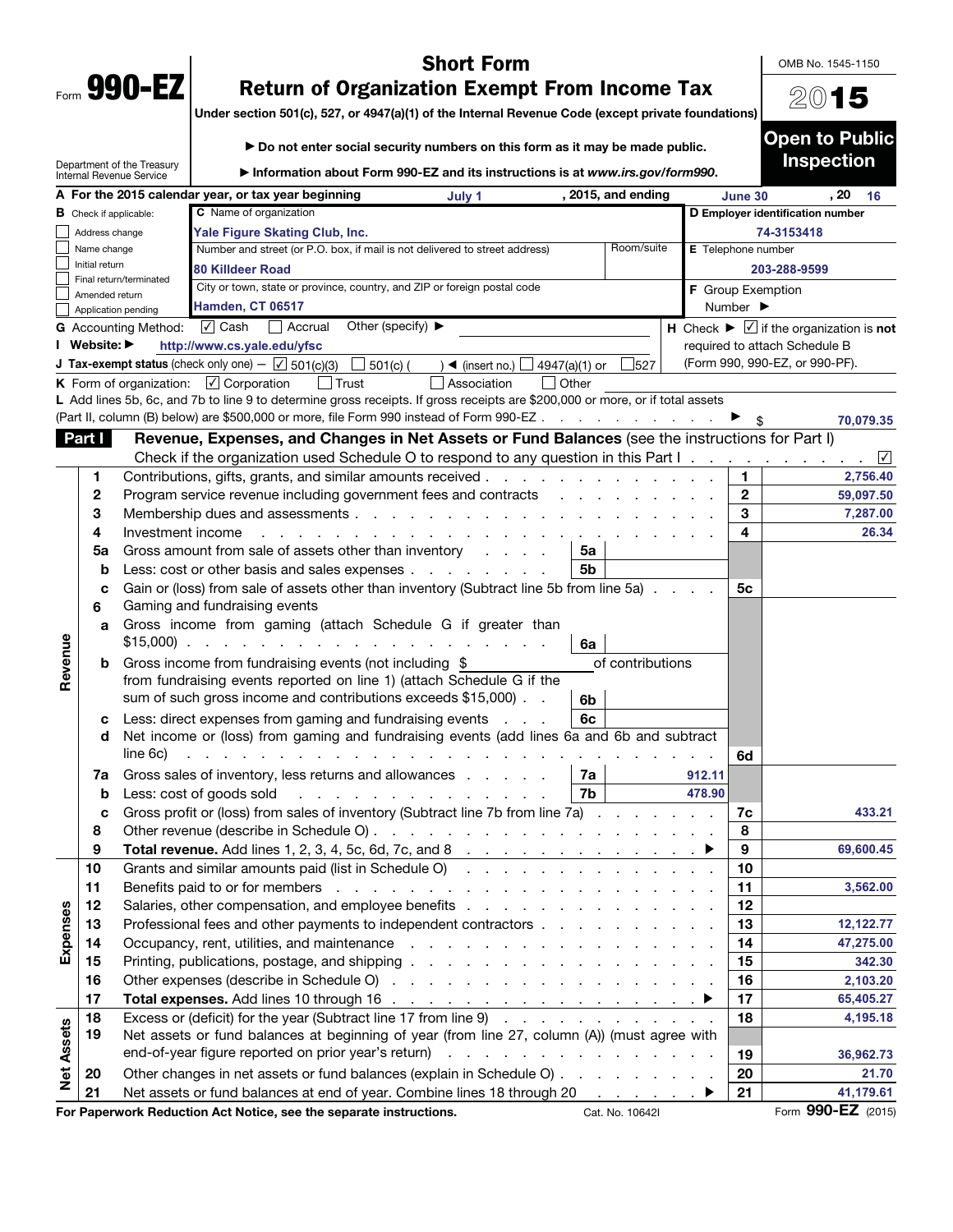|                 | Form 990-EZ (2015)                                                                                                                |                                                          |                                |                                                                           |          | Page 2                      |
|-----------------|-----------------------------------------------------------------------------------------------------------------------------------|----------------------------------------------------------|--------------------------------|---------------------------------------------------------------------------|----------|-----------------------------|
|                 | <b>Balance Sheets</b> (see the instructions for Part II)<br>Part II                                                               |                                                          |                                |                                                                           |          |                             |
|                 | Check if the organization used Schedule O to respond to any question in this Part II                                              |                                                          |                                |                                                                           |          | $\sqrt{}$                   |
|                 |                                                                                                                                   |                                                          |                                | (A) Beginning of year                                                     |          | (B) End of year             |
| 22              | Cash, savings, and investments                                                                                                    |                                                          |                                | 38,224.18 22                                                              |          | 42,054.61                   |
| 23              | Land and buildings $\ldots$ $\ldots$ $\ldots$ $\ldots$                                                                            |                                                          |                                |                                                                           | 23       |                             |
| 24              | Other assets (describe in Schedule O)                                                                                             |                                                          |                                |                                                                           | 24       | 1,497.00                    |
| 25              | Total assets                                                                                                                      |                                                          |                                | 38,224.18 25                                                              |          | 43,551.61                   |
| 26              | Total liabilities (describe in Schedule O)                                                                                        |                                                          |                                | 1,261.45 26                                                               |          | 2,372.00                    |
| 27              | Net assets or fund balances (line 27 of column (B) must agree with line 21)                                                       |                                                          |                                | 36,962.73 27                                                              |          | 41,179.61                   |
| Part III        | Statement of Program Service Accomplishments (see the instructions for Part III)                                                  |                                                          |                                |                                                                           |          | <b>Expenses</b>             |
|                 | Check if the organization used Schedule O to respond to any question in this Part III                                             |                                                          |                                |                                                                           |          | (Required for section       |
|                 | What is the organization's primary exempt purpose?                                                                                | Educational and recreational programs involving skating. |                                |                                                                           |          | 501(c)(3) and 501(c)(4)     |
|                 | Describe the organization's program service accomplishments for each of its three largest program services,                       |                                                          |                                |                                                                           |          | organizations; optional for |
|                 | as measured by expenses. In a clear and concise manner, describe the services provided, the number of                             |                                                          |                                |                                                                           | others.) |                             |
|                 | persons benefited, and other relevant information for each program title.                                                         |                                                          |                                |                                                                           |          |                             |
| 28              | We provided a total of 157.6 hours of instruction, practice, testing, performance, and competition on 51 days.                    |                                                          |                                |                                                                           |          |                             |
|                 | 146 club members were served, plus a substantial but unknown number of community people.                                          |                                                          |                                |                                                                           |          |                             |
|                 | Member participation and accomplishments were registered with the national organization, USFSA.                                   |                                                          |                                |                                                                           |          |                             |
|                 | 500.00) If this amount includes foreign grants, check here<br>(Grants \$                                                          |                                                          |                                |                                                                           | 28a      | 65,405.27                   |
| 29              |                                                                                                                                   |                                                          |                                |                                                                           |          |                             |
|                 |                                                                                                                                   |                                                          |                                |                                                                           |          |                             |
|                 |                                                                                                                                   |                                                          |                                |                                                                           |          |                             |
|                 | (Grants \$                                                                                                                        | ) If this amount includes foreign grants, check here     |                                |                                                                           | 29a      |                             |
| 30              |                                                                                                                                   |                                                          |                                |                                                                           |          |                             |
|                 |                                                                                                                                   |                                                          |                                |                                                                           |          |                             |
|                 |                                                                                                                                   |                                                          |                                |                                                                           |          |                             |
|                 | (Grants \$                                                                                                                        | If this amount includes foreign grants, check here       |                                |                                                                           | 30a      |                             |
|                 | 31 Other program services (describe in Schedule O)                                                                                |                                                          | <u>.</u>                       |                                                                           |          |                             |
|                 | (Grants \$                                                                                                                        | ) If this amount includes foreign grants, check here     |                                |                                                                           | 31a      |                             |
|                 | 32 Total program service expenses (add lines 28a through 31a)                                                                     |                                                          |                                |                                                                           | 32       | 65,405.27                   |
| <b>Part IV</b>  | List of Officers, Directors, Trustees, and Key Employees (list each one even if not compensated—see the instructions for Part IV) |                                                          |                                |                                                                           |          |                             |
|                 | Check if the organization used Schedule O to respond to any question in this Part IV                                              |                                                          |                                |                                                                           |          |                             |
|                 |                                                                                                                                   | (b) Average                                              | (c) Reportable<br>compensation | (d) Health benefits,<br>contributions to employee (e) Estimated amount of |          |                             |
|                 | (a) Name and title                                                                                                                | hours per week<br>devoted to position                    | (Forms W-2/1099-MISC)          | benefit plans, and                                                        |          | other compensation          |
|                 |                                                                                                                                   |                                                          | (if not paid, enter -0-)       | deferred compensation                                                     |          |                             |
|                 | <b>Nancy Brittingham</b>                                                                                                          | <b>President (6)</b>                                     |                                |                                                                           |          |                             |
|                 | 108 Scenic Drive, Berlin, CT 06037                                                                                                |                                                          |                                |                                                                           |          |                             |
|                 | <b>Michael Fischer</b>                                                                                                            | <b>Vice President (5)</b>                                |                                |                                                                           |          |                             |
|                 | 80 Killdeer Road, Hamden, CT 06517                                                                                                |                                                          |                                |                                                                           |          |                             |
| <b>Mary Lee</b> |                                                                                                                                   | Membership chr (5)                                       |                                |                                                                           |          |                             |
|                 | Mary Lee 70 Lyon Street, New Haven, CT 06511                                                                                      |                                                          |                                |                                                                           |          |                             |
|                 | <b>Alice Fischer</b>                                                                                                              | Treasurer (10)                                           |                                |                                                                           |          |                             |
|                 | 80 Killdeer Road, Hamden, CT 06517                                                                                                |                                                          |                                |                                                                           |          |                             |
|                 | <b>Merceditas Villanueva</b>                                                                                                      | Secretary (2)                                            |                                |                                                                           |          |                             |
|                 | 34 Autumn Street, New Haven, CT 06511                                                                                             |                                                          |                                |                                                                           |          |                             |
| <b>Eva Sapi</b> |                                                                                                                                   | Director (2)                                             |                                |                                                                           |          |                             |
|                 | 22 Pleasant Lane, Madison, CT 06443                                                                                               |                                                          |                                |                                                                           |          |                             |
|                 | <b>Peter Ellis</b>                                                                                                                |                                                          |                                |                                                                           |          |                             |
|                 | 34 Autumn Street, New Haven, CT 06511                                                                                             | Director(1)                                              |                                |                                                                           |          |                             |
|                 | <b>John Cain</b>                                                                                                                  |                                                          |                                |                                                                           |          |                             |
|                 | 19 Cherry Hill Road, Branford, CT 06405                                                                                           | Program direct.(10)                                      | 3,834.25                       |                                                                           |          |                             |
|                 | <b>Susan Olson</b>                                                                                                                |                                                          |                                |                                                                           |          |                             |
|                 | 835 Elm St. #A1, New Haven, CT 06511                                                                                              | Director(1)                                              |                                |                                                                           |          |                             |
|                 | <b>James Nikkel</b>                                                                                                               |                                                          |                                |                                                                           |          |                             |
|                 | 5 Salem Road, North Haven, CT 06473                                                                                               | Director(2)                                              |                                |                                                                           |          |                             |
|                 | <b>Alan Robert</b>                                                                                                                |                                                          |                                |                                                                           |          |                             |
|                 | 51 Stevens Street, East Haven, CT 06512                                                                                           | Director (1)                                             |                                |                                                                           |          |                             |
|                 |                                                                                                                                   |                                                          |                                |                                                                           |          |                             |
|                 |                                                                                                                                   |                                                          |                                |                                                                           |          |                             |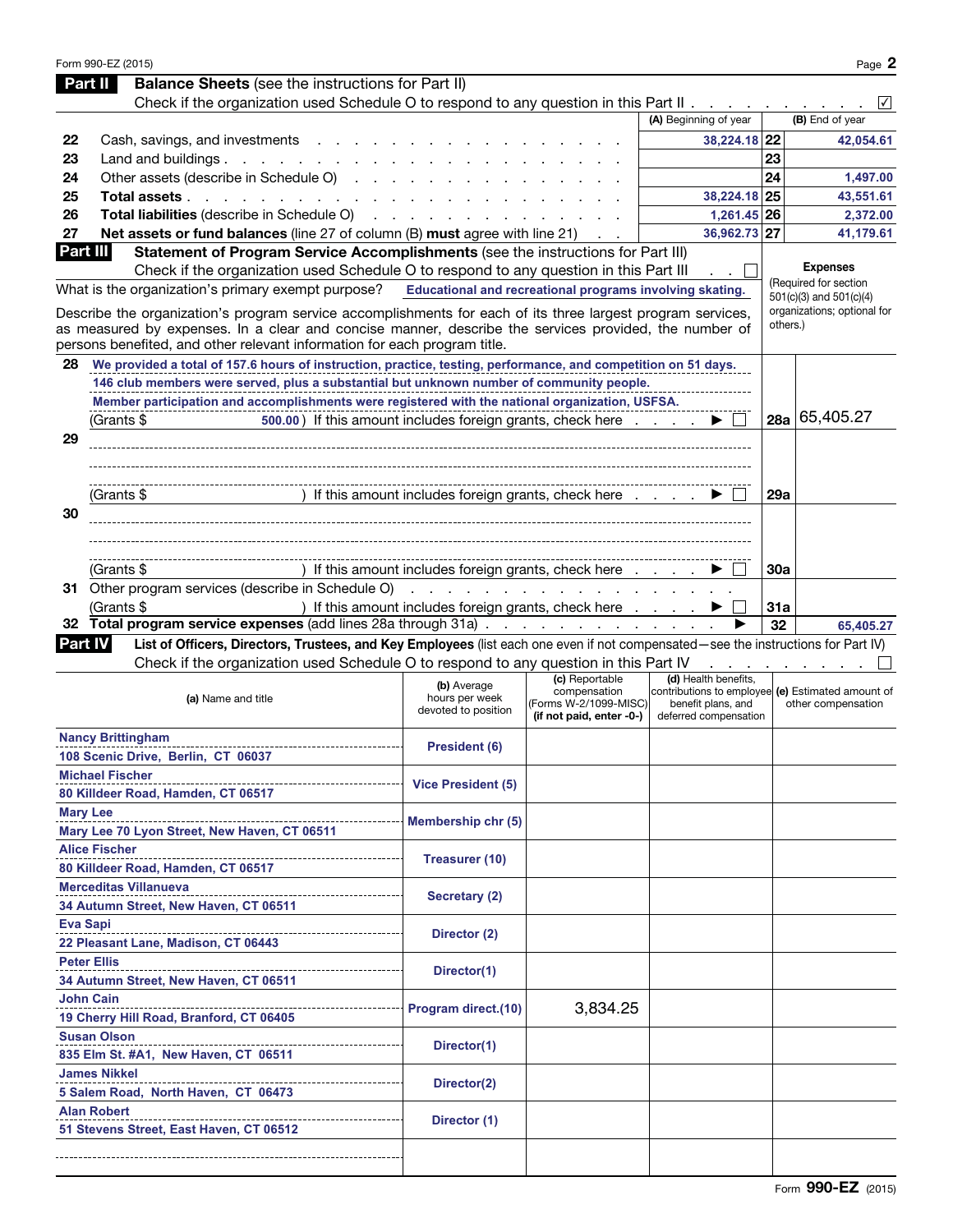|                          | Form 990-EZ (2015)                                                                                                                                                                                                                                                                                                                                                                                                                                                                                                                                                    |                 |            | Page 3       |
|--------------------------|-----------------------------------------------------------------------------------------------------------------------------------------------------------------------------------------------------------------------------------------------------------------------------------------------------------------------------------------------------------------------------------------------------------------------------------------------------------------------------------------------------------------------------------------------------------------------|-----------------|------------|--------------|
| Part V                   | Other Information (Note the Schedule A and personal benefit contract statement requirements in the<br>instructions for Part V) Check if the organization used Schedule O to respond to any question in this Part V                                                                                                                                                                                                                                                                                                                                                    |                 |            |              |
| 33                       | Did the organization engage in any significant activity not previously reported to the IRS? If "Yes," provide a<br>detailed description of each activity in Schedule O<br>and the state of the state of the                                                                                                                                                                                                                                                                                                                                                           | 33              | <b>Yes</b> | <b>No</b>    |
| 34                       | Were any significant changes made to the organizing or governing documents? If "Yes," attach a conformed<br>copy of the amended documents if they reflect a change to the organization's name. Otherwise, explain the<br>change on Schedule O (see instructions)<br><b>Contract</b><br>$\mathbf{r} = \mathbf{r}$<br>the contract of the contract of the                                                                                                                                                                                                               | 34              |            | $\checkmark$ |
| 35a                      | Did the organization have unrelated business gross income of \$1,000 or more during the year from business<br>activities (such as those reported on lines 2, 6a, and 7a, among others)?                                                                                                                                                                                                                                                                                                                                                                               | 35a             |            | $\checkmark$ |
| b<br>C                   | If "Yes," to line 35a, has the organization filed a Form 990-T for the year? If "No," provide an explanation in Schedule O<br>Was the organization a section 501(c)(4), 501(c)(5), or 501(c)(6) organization subject to section 6033(e) notice,<br>reporting, and proxy tax requirements during the year? If "Yes," complete Schedule C, Part III                                                                                                                                                                                                                     | 35b<br>35c      |            | $\checkmark$ |
| 36                       | Did the organization undergo a liquidation, dissolution, termination, or significant disposition of net assets<br>during the year? If "Yes," complete applicable parts of Schedule N<br>and the state of the state of the                                                                                                                                                                                                                                                                                                                                             | 36              |            |              |
| 37a<br>b                 | Enter amount of political expenditures, direct or indirect, as described in the instructions $\blacktriangleright$   37a<br>Did the organization file Form 1120-POL for this year?.<br>the contract of the contract of the                                                                                                                                                                                                                                                                                                                                            | 37b             |            |              |
| 38a                      | Did the organization borrow from, or make any loans to, any officer, director, trustee, or key employee or were<br>any such loans made in a prior year and still outstanding at the end of the tax year covered by this return?                                                                                                                                                                                                                                                                                                                                       | 38a             |            |              |
| b<br>39<br>a<br>b<br>40a | 38b<br>If "Yes," complete Schedule L, Part II and enter the total amount involved<br>and a state of<br>Section 501(c)(7) organizations. Enter:<br>Initiation fees and capital contributions included on line 9<br>39a<br>Gross receipts, included on line 9, for public use of club facilities<br>39 <sub>b</sub><br>and the contract of the contract of<br>Section 501(c)(3) organizations. Enter amount of tax imposed on the organization during the year under:<br>section 4911 ▶<br>; section 4912 $\blacktriangleright$<br>; section 4955 $\blacktriangleright$ |                 |            |              |
| b                        | Section 501(c)(3), 501(c)(4), and 501(c)(29) organizations. Did the organization engage in any section 4958<br>excess benefit transaction during the year, or did it engage in an excess benefit transaction in a prior year<br>that has not been reported on any of its prior Forms 990 or 990-EZ? If "Yes," complete Schedule L, Part I                                                                                                                                                                                                                             | 40 <sub>b</sub> |            |              |
| d                        | Section 501(c)(3), 501(c)(4), and 501(c)(29) organizations. Enter amount of tax imposed<br>on organization managers or disqualified persons during the year under sections 4912,<br>4955, and 4958.<br>Section 501(c)(3), 501(c)(4), and 501(c)(29) organizations. Enter amount of tax on line                                                                                                                                                                                                                                                                        |                 |            |              |
| е                        | All organizations. At any time during the tax year, was the organization a party to a prohibited tax shelter                                                                                                                                                                                                                                                                                                                                                                                                                                                          | 40e             |            |              |
| 41<br>42a                | List the states with which a copy of this return is filed $\blacktriangleright$<br>Telephone no. ▶                                                                                                                                                                                                                                                                                                                                                                                                                                                                    | 203-288-9599    |            |              |
|                          | Located at > 80 Killdeer Road, Hamden, CT<br>$7IP + 4$<br>Located at $\blacktriangleright$ our minuter road, rample, CIP 1.1, and the organization have an interest in or a signature or other authority over b. At any time during the calendar year, did the organization have an interest in or a                                                                                                                                                                                                                                                                  |                 | 06517-3528 |              |
|                          | a financial account in a foreign country (such as a bank account, securities account, or other financial account)?<br>If "Yes," enter the name of the foreign country: ▶<br>See the instructions for exceptions and filing requirements for FinCEN Form 114, Report of Foreign Bank and                                                                                                                                                                                                                                                                               | 42b             | Yes   No   | $\checkmark$ |
| c                        | Financial Accounts (FBAR).<br>At any time during the calendar year, did the organization maintain an office outside the U.S.?                                                                                                                                                                                                                                                                                                                                                                                                                                         | 42c             |            |              |
| 43                       | If "Yes," enter the name of the foreign country: ▶<br>Section 4947(a)(1) nonexempt charitable trusts filing Form 990-EZ in lieu of Form 1041-Check here<br>and enter the amount of tax-exempt interest received or accrued during the tax year $\ldots$ $\ldots$<br>43                                                                                                                                                                                                                                                                                                |                 |            |              |
|                          |                                                                                                                                                                                                                                                                                                                                                                                                                                                                                                                                                                       |                 | Yes        | No           |
| 44a                      | Did the organization maintain any donor advised funds during the year? If "Yes," Form 990 must be                                                                                                                                                                                                                                                                                                                                                                                                                                                                     | 44a             |            | $\checkmark$ |
| b                        | Did the organization operate one or more hospital facilities during the year? If "Yes," Form 990 must be<br>completed instead of Form 990-EZ<br>the contract of the contract of the contract of the contract of the contract of the contract of the contract of                                                                                                                                                                                                                                                                                                       | 44b             |            |              |
| c<br>d                   | Did the organization receive any payments for indoor tanning services during the year?<br>If "Yes" to line 44c, has the organization filed a Form 720 to report these payments? If "No," provide an<br>explanation in Schedule O<br>the contract of the contract of the contract of the contract of the contract of                                                                                                                                                                                                                                                   | 44c<br>44d      |            |              |
| 45а                      | Did the organization have a controlled entity within the meaning of section 512(b)(13)?                                                                                                                                                                                                                                                                                                                                                                                                                                                                               | 45a             |            | $\checkmark$ |
| b                        | Did the organization receive any payment from or engage in any transaction with a controlled entity within the<br>meaning of section 512(b)(13)? If "Yes," Form 990 and Schedule R may need to be completed instead of<br>Form 990-EZ (see instructions) $\ldots$ $\ldots$ $\ldots$ $\ldots$ $\ldots$ $\ldots$ $\ldots$ $\ldots$ $\ldots$ $\ldots$ $\ldots$                                                                                                                                                                                                           | 45b             |            |              |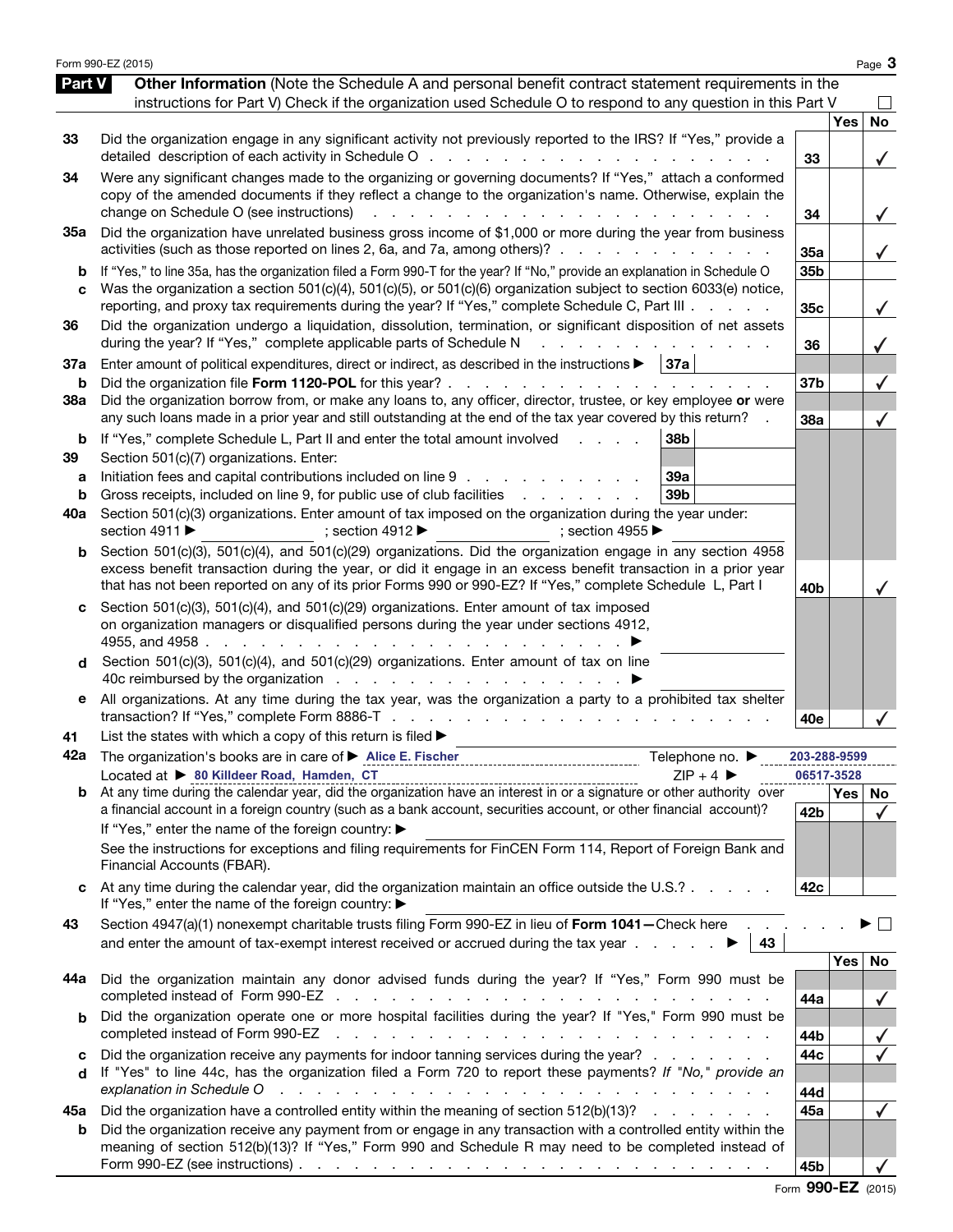| Form 990-EZ (2015)   |                                                                                                                                                                                                                                                                                                                                                                                                                                                                                                                                       |                                                      |                                                         |      |                                                                                                  | Page 4                                        |
|----------------------|---------------------------------------------------------------------------------------------------------------------------------------------------------------------------------------------------------------------------------------------------------------------------------------------------------------------------------------------------------------------------------------------------------------------------------------------------------------------------------------------------------------------------------------|------------------------------------------------------|---------------------------------------------------------|------|--------------------------------------------------------------------------------------------------|-----------------------------------------------|
| 46                   | Did the organization engage, directly or indirectly, in political campaign activities on behalf of or in opposition<br>to candidates for public office? If "Yes," complete Schedule C, Part I                                                                                                                                                                                                                                                                                                                                         |                                                      |                                                         |      |                                                                                                  | <b>No</b><br>Yes<br>46                        |
| Part VI              | Section 501(c)(3) organizations only<br>All section 501(c)(3) organizations must answer questions 47-49b and 52, and complete the tables for lines<br>50 and 51.<br>Check if the organization used Schedule O to respond to any question in this Part VI                                                                                                                                                                                                                                                                              |                                                      |                                                         |      |                                                                                                  |                                               |
| 47                   | Did the organization engage in lobbying activities or have a section 501(h) election in effect during the tax<br>year? If "Yes," complete Schedule C, Part II                                                                                                                                                                                                                                                                                                                                                                         |                                                      |                                                         |      |                                                                                                  | Yes<br>No.<br>47                              |
| 48<br>49а<br>b<br>50 | Is the organization a school as described in section 170(b)(1)(A)(ii)? If "Yes," complete Schedule E<br>Did the organization make any transfers to an exempt non-charitable related organization?<br>If "Yes," was the related organization a section 527 organization?<br>Complete this table for the organization's five highest compensated employees (other than officers, directors, trustees and key<br>employees) who each received more than \$100,000 of compensation from the organization. If there is none, enter "None." |                                                      | design and a state of the state of the                  |      |                                                                                                  | 48<br>49a<br>49b                              |
|                      | (a) Name and title of each employee                                                                                                                                                                                                                                                                                                                                                                                                                                                                                                   | (b) Average<br>hours per week<br>devoted to position | (c) Reportable<br>compensation<br>(Forms W-2/1099-MISC) |      | (d) Health benefits,<br>contributions to employee<br>benefit plans, and deferred<br>compensation | (e) Estimated amount of<br>other compensation |
| <b>None</b>          |                                                                                                                                                                                                                                                                                                                                                                                                                                                                                                                                       |                                                      |                                                         |      |                                                                                                  |                                               |
|                      |                                                                                                                                                                                                                                                                                                                                                                                                                                                                                                                                       |                                                      |                                                         |      |                                                                                                  |                                               |
|                      |                                                                                                                                                                                                                                                                                                                                                                                                                                                                                                                                       |                                                      |                                                         |      |                                                                                                  |                                               |
|                      |                                                                                                                                                                                                                                                                                                                                                                                                                                                                                                                                       |                                                      |                                                         |      |                                                                                                  |                                               |
| 51                   | f Total number of other employees paid over \$100,000<br>Complete this table for the organization's five highest compensated independent contractors who each received more than<br>\$100,000 of compensation from the organization. If there is none, enter "None."<br>(a) Name and business address of each independent contractor                                                                                                                                                                                                  |                                                      | none<br>(b) Type of service                             |      |                                                                                                  | (c) Compensation                              |
| None                 |                                                                                                                                                                                                                                                                                                                                                                                                                                                                                                                                       |                                                      |                                                         |      |                                                                                                  |                                               |
|                      |                                                                                                                                                                                                                                                                                                                                                                                                                                                                                                                                       |                                                      |                                                         |      |                                                                                                  |                                               |
|                      |                                                                                                                                                                                                                                                                                                                                                                                                                                                                                                                                       |                                                      |                                                         |      |                                                                                                  |                                               |
|                      |                                                                                                                                                                                                                                                                                                                                                                                                                                                                                                                                       |                                                      |                                                         |      |                                                                                                  |                                               |
| 52                   | d Total number of other independent contractors each receiving over \$100,000<br>Did the organization complete Schedule A? Note: All section 501(c)(3) organizations must attach a<br>completed Schedule A                                                                                                                                                                                                                                                                                                                            |                                                      | design and a state of the state                         |      |                                                                                                  | <b>None</b><br>.▶ Ø Yes<br>No                 |
|                      | Under penalties of perjury, I declare that I have examined this return, including accompanying schedules and statements, and to the best of my knowledge and belief, it is<br>true, correct, and complete. Declaration of preparer (other than officer) is based on all information of which preparer has any knowledge.                                                                                                                                                                                                              |                                                      |                                                         |      |                                                                                                  |                                               |
| <b>Sign</b><br>Here  | Signature of officer<br>Alice E. Fischer, Treasurer<br>Type or print name and title                                                                                                                                                                                                                                                                                                                                                                                                                                                   |                                                      |                                                         |      | November 6, 2016<br>Date                                                                         |                                               |
| Paid<br>Preparer     | Print/Type preparer's name                                                                                                                                                                                                                                                                                                                                                                                                                                                                                                            | Preparer's signature                                 |                                                         | Date | Check $L$ if<br>self-employed                                                                    | <b>PTIN</b>                                   |
| <b>Use Only</b>      | Firm's name<br>Firm's address $\blacktriangleright$<br>May the IRS discuss this return with the preparer shown above? See instructions                                                                                                                                                                                                                                                                                                                                                                                                |                                                      |                                                         |      | Firm's EIN ▶<br>Phone no.                                                                        | $\boxtimes$ Yes<br>No                         |
|                      |                                                                                                                                                                                                                                                                                                                                                                                                                                                                                                                                       |                                                      |                                                         |      |                                                                                                  | Form 990-EZ (2015)                            |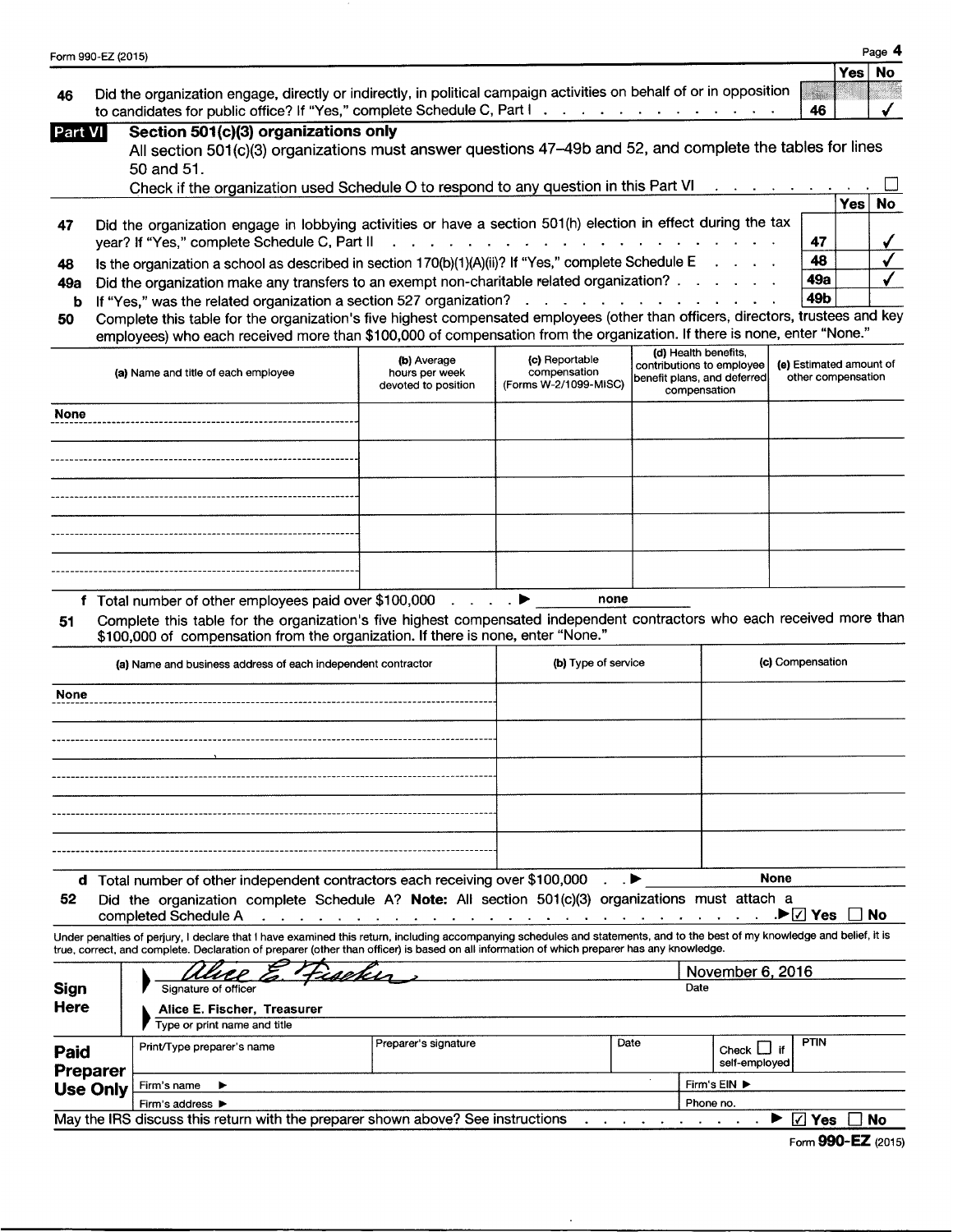**SCHEDULE A (Form 990 or 990-EZ)**

Department of the Treasury

**Public Charity Status and Public Support Complete if the organization is a section 501(c)(3) organization or a section** 

### **4947(a)(1) nonexempt charitable trust.** ▶ Attach to Form 990 or Form 990-EZ.

**Open to Public** 

OMB No. 1545-0047

20**15**

| Internal Revenue Service | let information about Schedule A (Form 990 or 990-EZ) and its instructions is at www.irs.gov/form990. |                                | <b>Inspection</b> |
|--------------------------|-------------------------------------------------------------------------------------------------------|--------------------------------|-------------------|
| Name of the exacutaction |                                                                                                       | Employer identification number |                   |

|               | Name of the organization                                                                               | <b>Employer identification number</b> |
|---------------|--------------------------------------------------------------------------------------------------------|---------------------------------------|
|               | Yale Figure Skating Club, Inc.                                                                         | 74-3153418                            |
| <b>Part I</b> | <b>Reason for Public Charity Status (All organizations must complete this part.) See instructions.</b> |                                       |

The organization is not a private foundation because it is: (For lines 1 through 11, check only one box.)

- **1** A church, convention of churches, or association of churches described in **section 170(b)(1)(A)(i).**
- **2** A school described in **section 170(b)(1)(A)(ii).** (Attach Schedule E (Form 990 or 990-EZ).)
- **3** A hospital or a cooperative hospital service organization described in **section 170(b)(1)(A)(iii).**
- **4** A medical research organization operated in conjunction with a hospital described in **section 170(b)(1)(A)(iii).** Enter the hospital's name, city, and state:
- **5**  $\Box$  An organization operated for the benefit of a college or university owned or operated by a governmental unit described in **section 170(b)(1)(A)(iv).** (Complete Part II.)
- **6** A federal, state, or local government or governmental unit described in **section 170(b)(1)(A)(v).**
- **7** An organization that normally receives a substantial part of its support from a governmental unit or from the general public described in **section 170(b)(1)(A)(vi).** (Complete Part II.)
- **8** A community trust described in **section 170(b)(1)(A)(vi).** (Complete Part II.)
- **9**  $\Box$  An organization that normally receives: (1) more than 33<sup>1</sup>/<sub>3</sub>% of its support from contributions, membership fees, and gross receipts from activities related to its exempt functions—subject to certain exceptions, and (2) no more than 331/3% of its support from gross investment income and unrelated business taxable income (less section 511 tax) from businesses acquired by the organization after June 30, 1975. See **section 509(a)(2).** (Complete Part III.)
- **10** An organization organized and operated exclusively to test for public safety. See **section 509(a)(4).**
- 11  $\Box$  An organization organized and operated exclusively for the benefit of, to perform the functions of, or to carry out the purposes of one or more publicly supported organizations described in **section 509(a)(1)** or **section 509(a)(2).** See **section 509(a)(3).** Check the box in lines 11a through 11d that describes the type of supporting organization and complete lines 11e, 11f, and 11g.
	- **a**  $\Box$  **Type I**. A supporting organization operated, supervised, or controlled by its supported organization(s), typically by giving the supported organization(s) the power to regularly appoint or elect a majority of the directors or trustees of the supporting organization. **You must complete Part IV, Sections A and B**.
	- **b Type II**. A supporting organization supervised or controlled in connection with its supported organization(s), by having control or management of the supporting organization vested in the same persons that control or manage the supported organization(s). **You must complete Part IV, Sections A and C**.
	- **c Type III functionally integrated**. A supporting organization operated in connection with, and functionally integrated with, its supported organization(s) (see instructions). **You must complete Part IV, Sections A, D, and E**.
	- **d**  $\Box$  **Type III non-functionally integrated**. A supporting organization operated in connection with its supported organization(s) that is not functionally integrated. The organization generally must satisfy a distribution requirement and an attentiveness requirement (see instructions). **You must complete Part IV, Sections A and D, and Part V**.
	- **e**  $\Box$  Check this box if the organization received a written determination from the IRS that it is a Type I, Type II, Type III functionally integrated, or Type III non-functionally integrated supporting organization.

| g     | Provide the following information about the supported organization(s). |              |                                                                                    |                                                                   |    |  |  |  |  |  |  |  |  |  |  |  |  |  |  |  |  |  |  |  |  |  |  |  |  |  |  |  |  |  |  |  |  |  |  |  |  |  |  |  |  |  |  |  |  |  |  |  |  |  |  |  |  |  |  |  |  |  |  |  |  |  |  |  |  |  |  |  |  |  |  |  |  |  |  |  |  |  |  |  |  |                                                         |                                                       |
|-------|------------------------------------------------------------------------|--------------|------------------------------------------------------------------------------------|-------------------------------------------------------------------|----|--|--|--|--|--|--|--|--|--|--|--|--|--|--|--|--|--|--|--|--|--|--|--|--|--|--|--|--|--|--|--|--|--|--|--|--|--|--|--|--|--|--|--|--|--|--|--|--|--|--|--|--|--|--|--|--|--|--|--|--|--|--|--|--|--|--|--|--|--|--|--|--|--|--|--|--|--|--|--|--|---------------------------------------------------------|-------------------------------------------------------|
|       | (i) Name of supported organization                                     | $(ii)$ $EIN$ | (iii) Type of organization<br>(described on lines 1-9<br>above (see instructions)) | (iv) Is the organization<br>listed in your governing<br>document? |    |  |  |  |  |  |  |  |  |  |  |  |  |  |  |  |  |  |  |  |  |  |  |  |  |  |  |  |  |  |  |  |  |  |  |  |  |  |  |  |  |  |  |  |  |  |  |  |  |  |  |  |  |  |  |  |  |  |  |  |  |  |  |  |  |  |  |  |  |  |  |  |  |  |  |  |  |  |  |  |  | (v) Amount of monetary<br>support (see<br>instructions) | (vi) Amount of<br>other support (see<br>instructions) |
|       |                                                                        |              |                                                                                    | Yes                                                               | No |  |  |  |  |  |  |  |  |  |  |  |  |  |  |  |  |  |  |  |  |  |  |  |  |  |  |  |  |  |  |  |  |  |  |  |  |  |  |  |  |  |  |  |  |  |  |  |  |  |  |  |  |  |  |  |  |  |  |  |  |  |  |  |  |  |  |  |  |  |  |  |  |  |  |  |  |  |  |  |  |                                                         |                                                       |
| (A)   |                                                                        |              |                                                                                    |                                                                   |    |  |  |  |  |  |  |  |  |  |  |  |  |  |  |  |  |  |  |  |  |  |  |  |  |  |  |  |  |  |  |  |  |  |  |  |  |  |  |  |  |  |  |  |  |  |  |  |  |  |  |  |  |  |  |  |  |  |  |  |  |  |  |  |  |  |  |  |  |  |  |  |  |  |  |  |  |  |  |  |  |                                                         |                                                       |
| (B)   |                                                                        |              |                                                                                    |                                                                   |    |  |  |  |  |  |  |  |  |  |  |  |  |  |  |  |  |  |  |  |  |  |  |  |  |  |  |  |  |  |  |  |  |  |  |  |  |  |  |  |  |  |  |  |  |  |  |  |  |  |  |  |  |  |  |  |  |  |  |  |  |  |  |  |  |  |  |  |  |  |  |  |  |  |  |  |  |  |  |  |  |                                                         |                                                       |
| (C)   |                                                                        |              |                                                                                    |                                                                   |    |  |  |  |  |  |  |  |  |  |  |  |  |  |  |  |  |  |  |  |  |  |  |  |  |  |  |  |  |  |  |  |  |  |  |  |  |  |  |  |  |  |  |  |  |  |  |  |  |  |  |  |  |  |  |  |  |  |  |  |  |  |  |  |  |  |  |  |  |  |  |  |  |  |  |  |  |  |  |  |  |                                                         |                                                       |
| (D)   |                                                                        |              |                                                                                    |                                                                   |    |  |  |  |  |  |  |  |  |  |  |  |  |  |  |  |  |  |  |  |  |  |  |  |  |  |  |  |  |  |  |  |  |  |  |  |  |  |  |  |  |  |  |  |  |  |  |  |  |  |  |  |  |  |  |  |  |  |  |  |  |  |  |  |  |  |  |  |  |  |  |  |  |  |  |  |  |  |  |  |  |                                                         |                                                       |
| (E)   |                                                                        |              |                                                                                    |                                                                   |    |  |  |  |  |  |  |  |  |  |  |  |  |  |  |  |  |  |  |  |  |  |  |  |  |  |  |  |  |  |  |  |  |  |  |  |  |  |  |  |  |  |  |  |  |  |  |  |  |  |  |  |  |  |  |  |  |  |  |  |  |  |  |  |  |  |  |  |  |  |  |  |  |  |  |  |  |  |  |  |  |                                                         |                                                       |
| Total |                                                                        |              |                                                                                    |                                                                   |    |  |  |  |  |  |  |  |  |  |  |  |  |  |  |  |  |  |  |  |  |  |  |  |  |  |  |  |  |  |  |  |  |  |  |  |  |  |  |  |  |  |  |  |  |  |  |  |  |  |  |  |  |  |  |  |  |  |  |  |  |  |  |  |  |  |  |  |  |  |  |  |  |  |  |  |  |  |  |  |  |                                                         |                                                       |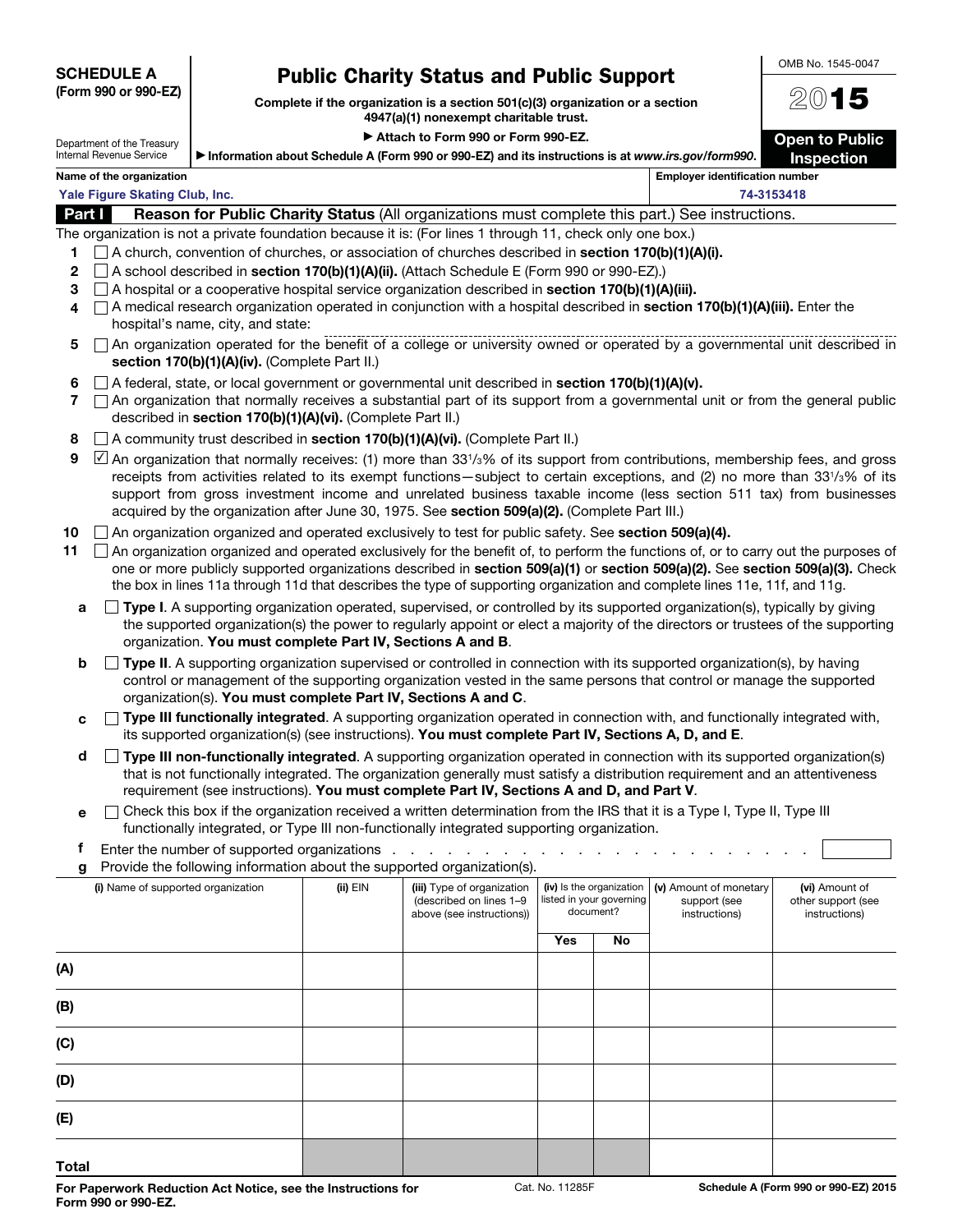## **Part III** Support Schedule for Organizations Described in Section 509(a)(2)

(Complete only if you checked the box on line 9 of Part I or if the organization failed to qualify under Part II. If the organization fails to qualify under the tests listed below, please complete Part II.)

|              | <b>Section A. Public Support</b>                                                                                                                     |          |          |            |            |                                                                                                          |                   |  |  |  |
|--------------|------------------------------------------------------------------------------------------------------------------------------------------------------|----------|----------|------------|------------|----------------------------------------------------------------------------------------------------------|-------------------|--|--|--|
|              | Calendar year (or fiscal year beginning in) ▶                                                                                                        | (a) 2011 | (b) 2012 | (c) 2013   | $(d)$ 2014 | (e) 2015                                                                                                 | (f) Total         |  |  |  |
| 1.           | Gifts, grants, contributions, and membership fees                                                                                                    |          |          |            |            |                                                                                                          |                   |  |  |  |
|              | received. (Do not include any "unusual grants.")                                                                                                     | 8,893    | 8,145    | 7,421      | 7,588      | 10,043                                                                                                   | 42,090            |  |  |  |
| $\mathbf{2}$ | Gross receipts from admissions, merchandise                                                                                                          |          |          |            |            |                                                                                                          |                   |  |  |  |
|              | sold or services performed, or facilities<br>furnished in any activity that is related to the                                                        |          |          |            |            |                                                                                                          |                   |  |  |  |
|              | organization's tax-exempt purpose                                                                                                                    | 72,787   | 67,557   | 60,916     | 61,136     | 59,531                                                                                                   | 321,927           |  |  |  |
| 3            | Gross receipts from activities that are not an                                                                                                       |          |          |            |            |                                                                                                          |                   |  |  |  |
|              | unrelated trade or business under section 513                                                                                                        | $\bf{0}$ | 0        | 0          | 0          | 0                                                                                                        | $\bf{0}$          |  |  |  |
| 4            | levied<br>Tax<br>revenues<br>for<br>the                                                                                                              |          |          |            |            |                                                                                                          |                   |  |  |  |
|              | organization's benefit and either paid                                                                                                               |          |          |            |            |                                                                                                          |                   |  |  |  |
|              | to or expended on its behalf<br><b>Contract Contract</b>                                                                                             | $\bf{0}$ | 0        | 0          | 0          | 0                                                                                                        | 0                 |  |  |  |
| 5            | The value of services or facilities                                                                                                                  |          |          |            |            |                                                                                                          |                   |  |  |  |
|              | furnished by a governmental unit to the                                                                                                              |          |          |            |            |                                                                                                          |                   |  |  |  |
|              | organization without charge                                                                                                                          | $\bf{0}$ | $\bf{0}$ | 0          | 0          | 0                                                                                                        |                   |  |  |  |
| 6            | Total. Add lines 1 through 5.                                                                                                                        | 81,680   | 75,702   | 68,337     | 68,724     | 69,574                                                                                                   | 364,017           |  |  |  |
| 7a           | Amounts included on lines 1, 2, and 3                                                                                                                |          |          |            |            |                                                                                                          |                   |  |  |  |
|              | received from disqualified persons                                                                                                                   | $\bf{0}$ | 0        | 0          | 0          | 0                                                                                                        | 0                 |  |  |  |
| b            | Amounts included on lines 2 and 3                                                                                                                    |          |          |            |            |                                                                                                          |                   |  |  |  |
|              | from other than disqualified<br>received                                                                                                             |          |          |            |            |                                                                                                          |                   |  |  |  |
|              | persons that exceed the greater of \$5,000                                                                                                           |          |          |            |            |                                                                                                          |                   |  |  |  |
|              | or 1% of the amount on line 13 for the year                                                                                                          | $\bf{0}$ | 0        | 0          | 0          | 0                                                                                                        | 0                 |  |  |  |
| C            | Add lines 7a and 7b<br>$\mathbf{r}$ and $\mathbf{r}$ and $\mathbf{r}$                                                                                | $\bf{0}$ | $\bf{0}$ | 0          | $\bf{0}$   | 0                                                                                                        | 0                 |  |  |  |
| 8            | Public support. (Subtract line 7c from                                                                                                               |          |          |            |            |                                                                                                          |                   |  |  |  |
|              | $line 6.)$                                                                                                                                           |          |          |            |            |                                                                                                          | 364,017           |  |  |  |
|              | <b>Section B. Total Support</b>                                                                                                                      |          |          |            |            |                                                                                                          |                   |  |  |  |
|              | Calendar year (or fiscal year beginning in) ▶                                                                                                        | (a) 2011 | (b) 2012 | $(c)$ 2013 | $(d)$ 2014 | (e) $2015$                                                                                               | (f) Total         |  |  |  |
| 9            | Amounts from line 6                                                                                                                                  | 81,680   | 75,702   | 68,337     | 68,724     | 69,574                                                                                                   | 364,017           |  |  |  |
| 10a          | Gross income from interest, dividends,                                                                                                               |          |          |            |            |                                                                                                          |                   |  |  |  |
|              | payments received on securities loans, rents,                                                                                                        |          |          |            |            |                                                                                                          |                   |  |  |  |
|              | royalties and income from similar sources.                                                                                                           | 49       | 36       | 26         | 29         | 26                                                                                                       | 166               |  |  |  |
| b            | Unrelated business taxable income (less                                                                                                              |          |          |            |            |                                                                                                          |                   |  |  |  |
|              | section 511 taxes) from businesses                                                                                                                   |          |          |            |            |                                                                                                          |                   |  |  |  |
|              | acquired after June 30, 1975                                                                                                                         | $\bf{0}$ | $\bf{0}$ | 0          | 0          | 0                                                                                                        | 0                 |  |  |  |
| c            | Add lines 10a and 10b                                                                                                                                | 49       | 36       | 26         | 29         | 26                                                                                                       | 166               |  |  |  |
| 11           | Net income from unrelated business                                                                                                                   |          |          |            |            |                                                                                                          |                   |  |  |  |
|              | activities not included in line 10b, whether                                                                                                         |          |          |            |            |                                                                                                          |                   |  |  |  |
|              | or not the business is regularly carried on                                                                                                          | $\bf{0}$ | 0        | 0          | 0          | 0                                                                                                        | $\mathbf 0$       |  |  |  |
| 12           | Other income. Do not include gain or                                                                                                                 |          |          |            |            |                                                                                                          |                   |  |  |  |
|              | loss from the sale of capital assets                                                                                                                 |          |          |            |            |                                                                                                          |                   |  |  |  |
|              | (Explain in Part VI.)                                                                                                                                | $\bf{0}$ | 0        | 165        | 0          | 0                                                                                                        | 165               |  |  |  |
| 13           | Total support. (Add lines 9, 10c, 11,                                                                                                                |          |          |            |            |                                                                                                          |                   |  |  |  |
|              | and 12.) $\therefore$ $\therefore$ $\therefore$ $\therefore$ $\therefore$ $\therefore$ $\therefore$                                                  | 81,729   | 75,738   | 68,528     | 68,753     | 69,600                                                                                                   | 364,348           |  |  |  |
| 14           | First five years. If the Form 990 is for the organization's first, second, third, fourth, or fifth tax year as a section 501(c)(3)                   |          |          |            |            |                                                                                                          |                   |  |  |  |
|              | organization, check this box and stop here                                                                                                           |          |          |            |            | المنافر المنافر المنافر المنافر المنافر المنافر المنافر المنافر فالمنافر المنافر المنافر المنافر المنافر |                   |  |  |  |
|              | <b>Section C. Computation of Public Support Percentage</b>                                                                                           |          |          |            |            |                                                                                                          |                   |  |  |  |
| 15           | Public support percentage for 2015 (line 8, column (f) divided by line 13, column (f)                                                                |          |          |            |            | 15                                                                                                       | 99.91 %           |  |  |  |
| 16           | Public support percentage from 2014 Schedule A, Part III, line 15                                                                                    |          |          |            |            | 16                                                                                                       | 99.91 %           |  |  |  |
|              | Section D. Computation of Investment Income Percentage                                                                                               |          |          |            |            |                                                                                                          |                   |  |  |  |
| 17           | Investment income percentage for 2015 (line 10c, column (f) divided by line 13, column (f)                                                           |          |          |            |            | 17                                                                                                       | .05%              |  |  |  |
| 18           | Investment income percentage from 2014 Schedule A, Part III, line 17                                                                                 |          |          |            |            | 18                                                                                                       | .04%              |  |  |  |
| 19a          | 33 <sup>1</sup> /3% support tests-2015. If the organization did not check the box on line 14, and line 15 is more than 33 <sup>1</sup> /3%, and line |          |          |            |            |                                                                                                          |                   |  |  |  |
|              | 17 is not more than 331/3%, check this box and stop here. The organization qualifies as a publicly supported organization                            |          |          |            |            |                                                                                                          | $\checkmark$      |  |  |  |
| b            | 331/3% support tests - 2014. If the organization did not check a box on line 14 or line 19a, and line 16 is more than 331/3%, and                    |          |          |            |            |                                                                                                          |                   |  |  |  |
|              | line 18 is not more than $3313%$ , check this box and stop here. The organization qualifies as a publicly supported organization                     |          |          |            |            |                                                                                                          | ▶<br>$\mathbf{I}$ |  |  |  |
| 20           | Private foundation. If the organization did not check a box on line 14, 19a, or 19b, check this box and see instructions                             |          |          |            |            |                                                                                                          |                   |  |  |  |

**Schedule A (Form 990 or 990-EZ) 2015**